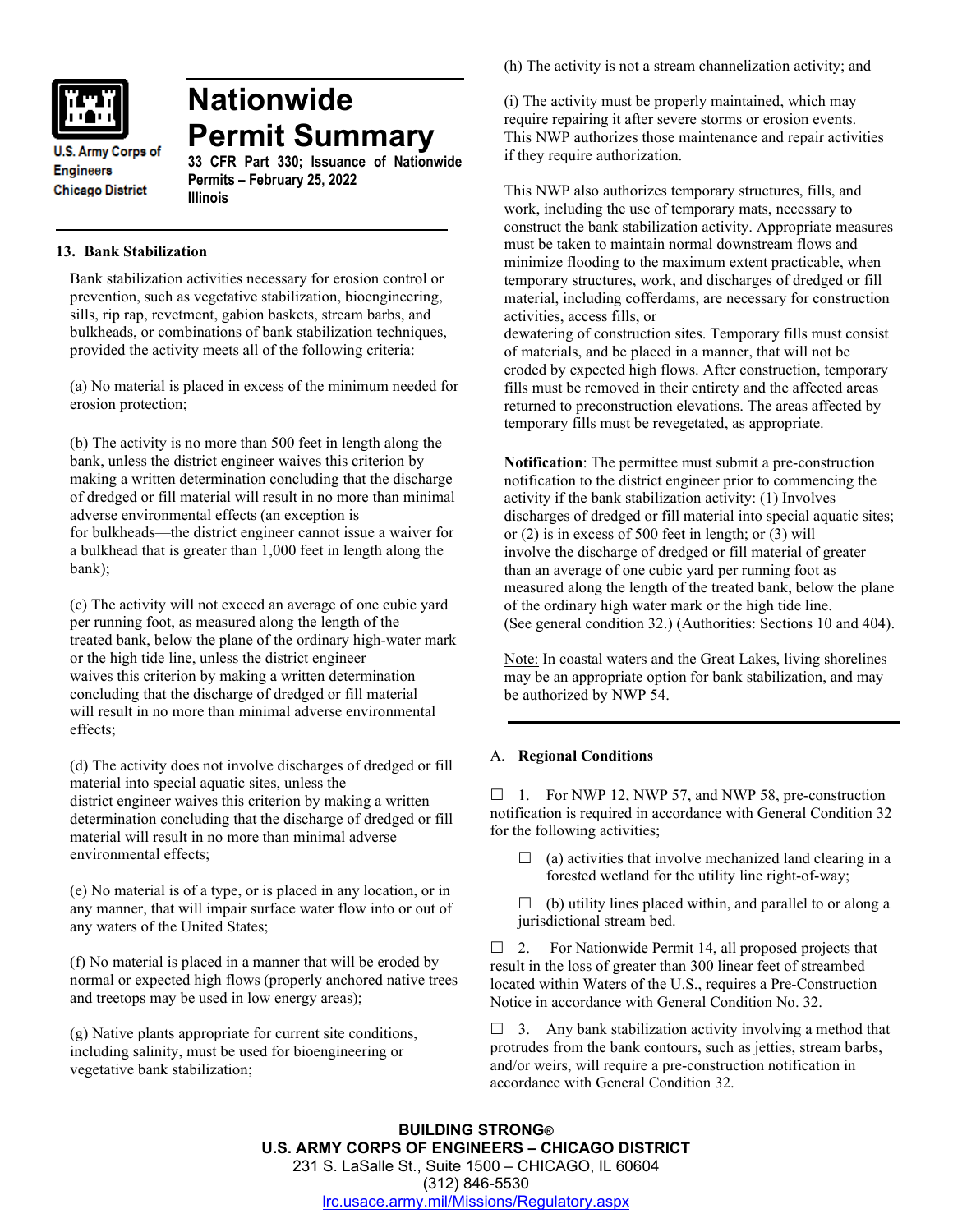## B. **Nationwide Permit General Conditions**

Note: To qualify for NWP authorization, the prospective permittee must comply with the following general conditions, as applicable, in addition to any regional or case-specific conditions imposed by the division engineer or district engineer. Prospective permittees should contact the appropriate Corps district office to determine if regional conditions have been imposed on an NWP. Prospective permittees should also contact the appropriate Corps district office to determine the status of Clean Water Act Section 401 water quality certification and/or Coastal Zone Management Act consistency for an NWP. Every person who may wish to obtain permit authorization under one or more NWPs, or who is currently relying on an existing or prior permit authorization under one or more NWPs, has been and is on notice that all of the provisions of 33 CFR 330.1 through 330.6 apply to every NWP authorization. Note especially 33 CFR 330.5 relating to the modification, suspension, or revocation of any NWP authorization.

# 1. **Navigation**.

 $\Box$  (a) No activity may cause more than a minimal adverse effect on navigation.

 $\Box$  (b) Any safety lights and signals prescribed by the U.S. Coast Guard, through regulations or otherwise, must be installed and maintained at the permittee's expense on authorized facilities in navigable waters of the United States.

 $\Box$  (c) The permittee understands and agrees that, if future operations by the United States require the removal, relocation, or other alteration, of the structure or work herein authorized, or if, in the opinion of the Secretary of the Army or his authorized representative, said structure or work shall cause unreasonable obstruction to the free navigation of the navigable waters, the permittee will be required, upon due notice from the Corps of Engineers, to remove, relocate, or alter the structural work or obstructions caused thereby, without expense to the United States. No claim shall be made against the United States on account of any such removal or alteration.

□ 2. **Aquatic Life Movements.** No activity may substantially disrupt the necessary life cycle movements of those species of aquatic life indigenous to the waterbody, including those species that normally migrate through the area, unless the activity's primary purpose is to impound water. All permanent and temporary crossings of waterbodies shall be suitably culverted, bridged, or otherwise designed and constructed to maintain low flows to sustain the movement of those aquatic species. If a bottomless culvert cannot be used, then the crossing should be designed and constructed to minimize adverse effects to aquatic life movements.

 3. **Spawning Areas**. Activities in spawning areas during spawning seasons must be avoided to the maximum extent practicable. Activities that result in the physical destruction (e.g., through excavation, fill, or downstream smothering by substantial turbidity) of an important spawning area are not authorized.

 4. **Migratory Bird Breeding Areas.** Activities in waters of the United States that serve as breeding areas for migratory birds must be avoided to the maximum extent practicable.

 5. **Shellfish Beds**. No activity may occur in areas of concentrated shellfish populations, unless the activity is directly related to a shellfish harvesting activity authorized by NWPs 4 and 48, or is a shellfish seeding or habitat restoration activity authorized by NWP 27.

 6. **Suitable Material**. No activity may use unsuitable material (e.g., trash, debris, car bodies, asphalt, etc.). Material used for construction or discharged must be free from toxic pollutants in toxic amounts (see section 307 of the Clean Water Act).

 7. **Water Supply Intakes**. No activity may occur in the proximity of a public water supply intake, except where the activity is for the repair or improvement of public water supply intake structures or adjacent bank stabilization.

 8. **Adverse Effects from Impoundments**. If the activity creates an impoundment of water, adverse effects to the aquatic system due to accelerating the passage of water, and/or restricting its flow must be minimized to the maximum extent practicable.

 9. **Management of Water Flows**. To the maximum extent practicable, the pre-construction course, condition, capacity, and location of open waters must be maintained for each activity, including stream channelization, storm water management activities, and temporary and permanent road crossings, except as provided below. The activity must be constructed to withstand expected high flows. The activity must not restrict or impede the passage of normal or high flows, unless the primary purpose of the activity is to impound water or manage high flows. The activity may alter the pre-construction course, condition, capacity, and location of open waters if it benefits the aquatic environment (e.g., stream restoration or relocation activities).

 10. **Fills Within 100-Year Floodplains**. The activity must comply with applicable FEMA-approved state or local floodplain management requirements.

□ 11. **Equipment**. Heavy equipment working in wetlands or mudflats must be placed on mats, or other measures must be taken to minimize soil disturbance.

 12. **Soil Erosion and Sediment Controls**. Appropriate soil erosion and sediment controls must be used and maintained in effective operating condition during construction, and all exposed soil and other fills, as well as any work below the ordinary high water mark or high tide line, must be permanently stabilized at the earliest practicable date. Permittees are encouraged to perform work within waters of the United States during periods of low-flow or no-flow, or during low tides.

 13. **Removal of Temporary Fills**. Temporary structures must be removed, to the maximum extent practicable, after their use has been discontinued. Temporary fills must be removed in their entirety and the affected areas returned to pre-construction elevations. The affected areas must be revegetated, as appropriate.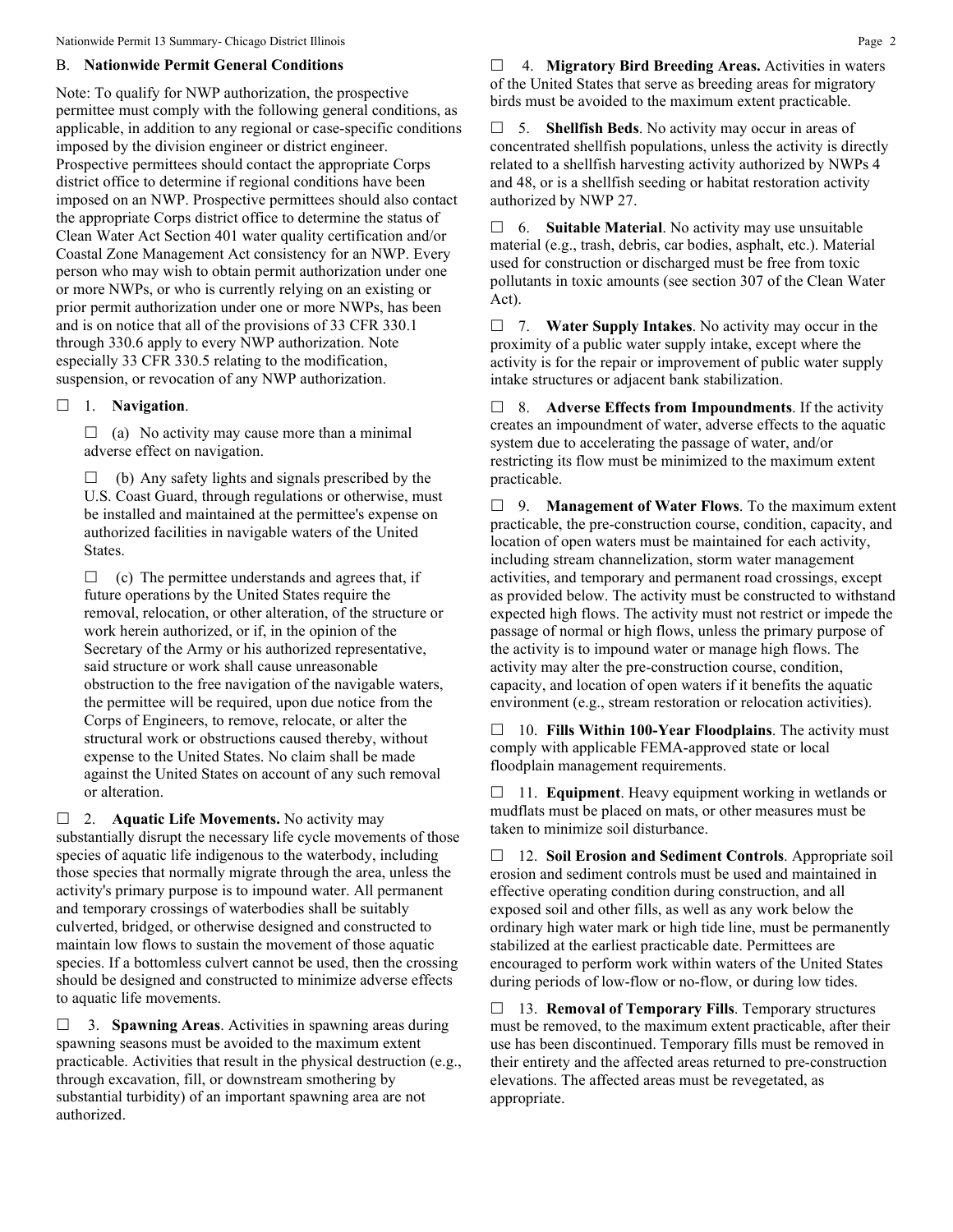14. **Proper Maintenance**. Any authorized structure or fill shall be properly maintained, including maintenance to ensure public safety and compliance with applicable NWP general conditions, as well as any activity-specific conditions added by the district engineer to an NWP authorization.

 15. **Single and Complete Project**. The activity must be a single and complete project. The same NWP cannot be used more than once for the same single and complete project.

# 16. **Wild and Scenic Rivers**.

 $\Box$  (a) No NWP activity may occur in a component of the National Wild and Scenic River System, or in a river officially designated by Congress as a "study river" for possible inclusion in the system while the river is in an official study status, unless the appropriate Federal agency with direct management responsibility for such river, has determined in writing that the proposed activity will not adversely affect the Wild and Scenic River designation or study status.

 $\Box$  (b) If a proposed NWP activity will occur in a component of the National Wild and Scenic River System, or in a river officially designated by Congress as a "study river" for possible inclusion in the system while the river is in an official study status, the permittee must submit a preconstruction notification (see general condition 32). The district engineer will coordinate the PCN with the Federal agency with direct management responsibility for that river. Permittees shall not begin the NWP activity until notified by the district engineer that the Federal agency with direct management responsibility for that river has determined in writing that the proposed NWP activity will not adversely affect the Wild and Scenic River designation or study status.

 $\Box$  (c) Information on Wild and Scenic Rivers may be obtained from the appropriate Federal land management agency responsible for the designated Wild and Scenic River or study river (e.g., National Park Service, U.S. Forest Service, Bureau of Land Management, U.S. Fish and Wildlife Service). Information on these rivers is also available at: http://www.rivers.gov/.

 17. **Tribal Rights**. No activity or its operation may impair reserved tribal rights, including, but not limited to, reserved water rights and treaty fishing and hunting rights.

## 18. **Endangered Species**.

 $\Box$  (a) No activity is authorized under any NWP which is likely to directly or indirectly jeopardize the continued existence of a threatened or endangered species or a species proposed for such designation, as identified under the Federal Endangered Species Act (ESA), or which will directly or indirectly destroy or adversely modify the critical habitat of such species. No activity is authorized under any NWP which "may affect" a listed species or critical habitat, unless ESA section 7 consultation addressing the consequences of the proposed activity on listed species or critical habitat has been completed. See 50 CFR 402.02 for the definition of "effects of the action" for the purposes of ESA section 7 consultation, as well as 50 CFR 402.17,

which provides further explanation under ESA section 7 regarding "activities that are reasonably certain to occur" and "consequences caused by the proposed action."

 $\Box$  (b) Federal agencies should follow their own procedures for complying with the requirements of the ESA (see 33 CFR 330.4(f)(1)). If pre-construction notification is required for the proposed activity, the Federal permittee must provide the district engineer with the appropriate documentation to demonstrate compliance with those requirements. The district engineer will verify that the appropriate documentation has been submitted. If the appropriate documentation has not been submitted, additional ESA section 7 consultation may be necessary for the activity and the respective federal agency would be responsible for fulfilling its obligation under section 7 of the ESA.

 $\Box$  (c) Non-federal permittees must submit a preconstruction notification to the district engineer if any listed species (or species proposed for listing) or designated critical habitat (or critical habitat proposed such designation) might be affected or is in the vicinity of the activity, or if the activity is located in designated critical habitat or critical habitat proposed for such designation, and shall not begin work on the activity until notified by the district engineer that the requirements of the ESA have been satisfied and that the activity is authorized. For activities that might affect Federally-listed endangered or threatened species (or species proposed for listing) or designated critical habitat (or critical habitat proposed for such designation), the pre-construction notification must include the name(s) of the endangered or threatened species (or species proposed for listing) that might be affected by the proposed activity or that utilize the designated critical habitat (or critical habitat proposed for such designation) that might be affected by the proposed activity. The district engineer will determine whether the proposed activity "may affect" or will have "no effect" to listed species and designated critical habitat and will notify the non-Federal applicant of the Corps' determination within 45 days of receipt of a complete preconstruction notification. For activities where the non-Federal applicant has identified listed species (or species proposed for listing) or designated critical habitat (or critical habitat proposed for such designation) that might be affected or is in the vicinity of the activity, and has so notified the Corps, the applicant shall not begin work until the Corps has provided notification that the proposed activity will have "no effect" on listed species (or species proposed for listing or designated critical habitat (or critical habitat proposed for such designation), or until ESA section 7 consultation or conference has been completed. If the non-Federal applicant has not heard back from the Corps within 45 days, the applicant must still wait for notification from the Corps.

 $\Box$  (d) As a result of formal or informal consultation with the FWS or NMFS the district engineer may add species-specific permit conditions to the NWPs.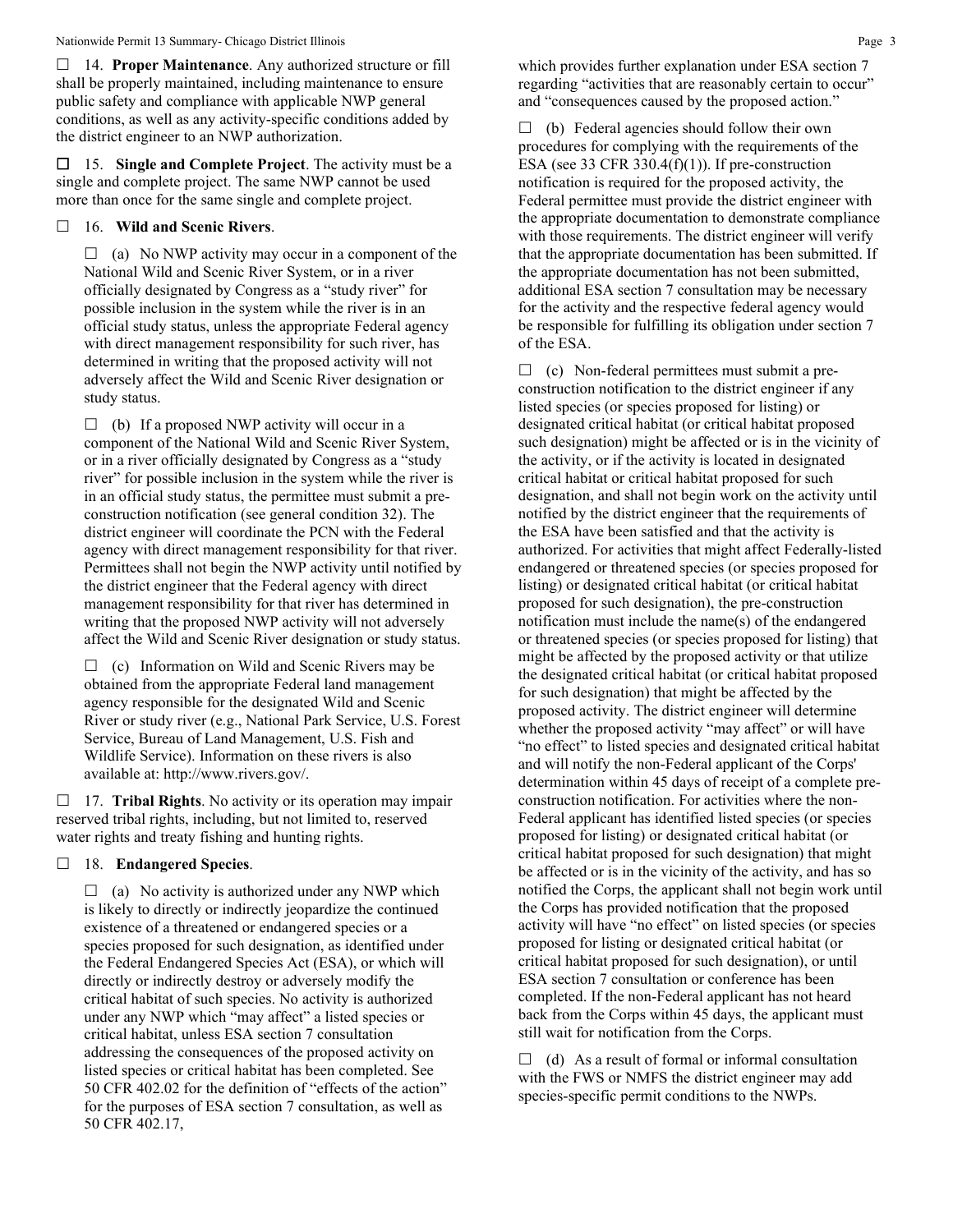$\Box$  (e) Authorization of an activity by an NWP does not authorize the "take" of a threatened or endangered species as defined under the ESA. In the absence of separate authorization (e.g., an ESA Section 10 Permit, a Biological Opinion with "incidental take" provisions, etc.) from the FWS or the NMFS, the Endangered Species Act prohibits any person subject to the jurisdiction of the United States to take a listed species, where "take" means to harass, harm, pursue, hunt, shoot, wound, kill, trap, capture, or collect, or to attempt to engage in any such conduct. The word "harm" in the definition of "take" means an act which actually kills or injures wildlife. Such an act may include significant habitat modification or degradation where it actually kills or injures wildlife by significantly impairing essential behavioral patterns, including breeding, feeding or sheltering.

 $\Box$  (f) If the non-federal permittee has a valid ESA section  $10(a)(1)(B)$  incidental take permit with an approved Habitat Conservation Plan for a project or a group of projects that includes the proposed NWP activity, the non-federal applicant should provide a copy of that ESA section  $10(a)(1)(B)$  permit with the PCN required by paragraph (c) of this general condition. The district engineer will coordinate with the agency that issued the ESA section  $10(a)(1)(B)$  permit to determine whether the proposed NWP activity and the associated incidental take were considered in the internal ESA section 7 consultation conducted for the ESA section  $10(a)(1)(B)$  permit. If that coordination results in concurrence from the agency that the proposed NWP activity and the associated incidental take were considered in the internal ESA section 7 consultation for the ESA section  $10(a)(1)(B)$  permit, the district engineer does not need to conduct a separate ESA section 7 consultation for the proposed NWP activity. The district engineer will notify the non-federal applicant within 45 days of receipt of a complete pre-construction notification whether the ESA section  $10(a)(1)(B)$  permit covers the proposed NWP activity or whether additional ESA section 7 consultation is required.

 $\Box$  (g) Information on the location of threatened and endangered species and their critical habitat can be obtained directly from the offices of the FWS and NMFS or their world wide web pages at http://www.fws.gov/ or http://www.fws.gov/ipac and

http://www.nmfs.noaa.gov/pr/species/esa/ respectively.

 19. **Migratory Birds and Bald and Golden Eagles**. The permittee is responsible for ensuring that an action authorized by NWP complies with the Migratory Bird Treaty Act and the Bald and Golden Eagle Protection Act. The permittee is responsible for contacting the appropriate local office of the U.S. Fish and Wildlife Service to determine what measures, if any, are necessary or appropriate to reduce adverse effects to migratory birds or eagles, including whether "incidental take" permits are necessary and available under the Migratory Bird Treaty Act or Bald and Golden Eagle Protection Act for a particular activity.

# 20. **Historic Properties**.

 $\Box$  (a) No activity is authorized under any NWP which may have the potential to cause effects to properties listed, or eligible for listing, in the National Register of

Historic Places until the requirements of Section 106 of the National Historic Preservation Act (NHPA) have been satisfied.

 $\Box$  (b) Federal permittees should follow their own procedures for complying with the requirements of section 106 of the National Historic Preservation Act (see 33 CFR 330.4(g)(1)). If pre-construction notification is required for the proposed NWP activity, the Federal permittee must provide the district engineer with the appropriate documentation to demonstrate compliance with those requirements. The district engineer will verify that the appropriate documentation has been submitted. If the appropriate documentation is not submitted, then additional consultation under section 106 may be necessary. The respective federal agency is responsible for fulfilling its obligation to comply with section 106.

 $\Box$  (c) Non-federal permittees must submit a preconstruction notification to the district engineer if the NWP activity might have the potential to cause effects to any historic properties listed on, determined to be eligible for listing on, or potentially eligible for listing on the National Register of Historic Places, including previously unidentified properties. For such activities, the preconstruction notification must state which historic properties might have the potential to be affected by the proposed NWP activity or include a vicinity map indicating the location of the historic properties or the potential for the presence of historic properties. Assistance regarding information on the location of, or potential for, the presence of historic properties can be sought from the State Historic Preservation Officer, Tribal Historic Preservation Officer, or designated tribal representative, as appropriate, and the National Register of Historic Places (see 33 CFR 330.4(g)). When reviewing pre-construction notifications, district engineers will comply with the current procedures for addressing the requirements of section 106 of the National Historic Preservation Act. The district engineer shall make a reasonable and good faith effort to carry out appropriate identification efforts commensurate with potential impacts, which may include background research, consultation, oral history interviews, sample field investigation, and/or field survey. Based on the information submitted in the PCN and these identification efforts, the district engineer shall determine whether the proposed NWP activity has the potential to cause effects on the historic properties. Section 106 consultation is not required when the district engineer determines that the activity does not have the potential to cause effects on historic properties (see 36 CFR 800.3(a)). Section 106 consultation is required when the district engineer determines that the activity has the potential to cause effects on historic properties. The district engineer will conduct consultation with consulting parties identified under 36 CFR 800.2(c) when he or she makes any of the following effect determinations for the purposes of section 106 of the NHPA: No historic properties affected, no adverse effect, or adverse effect.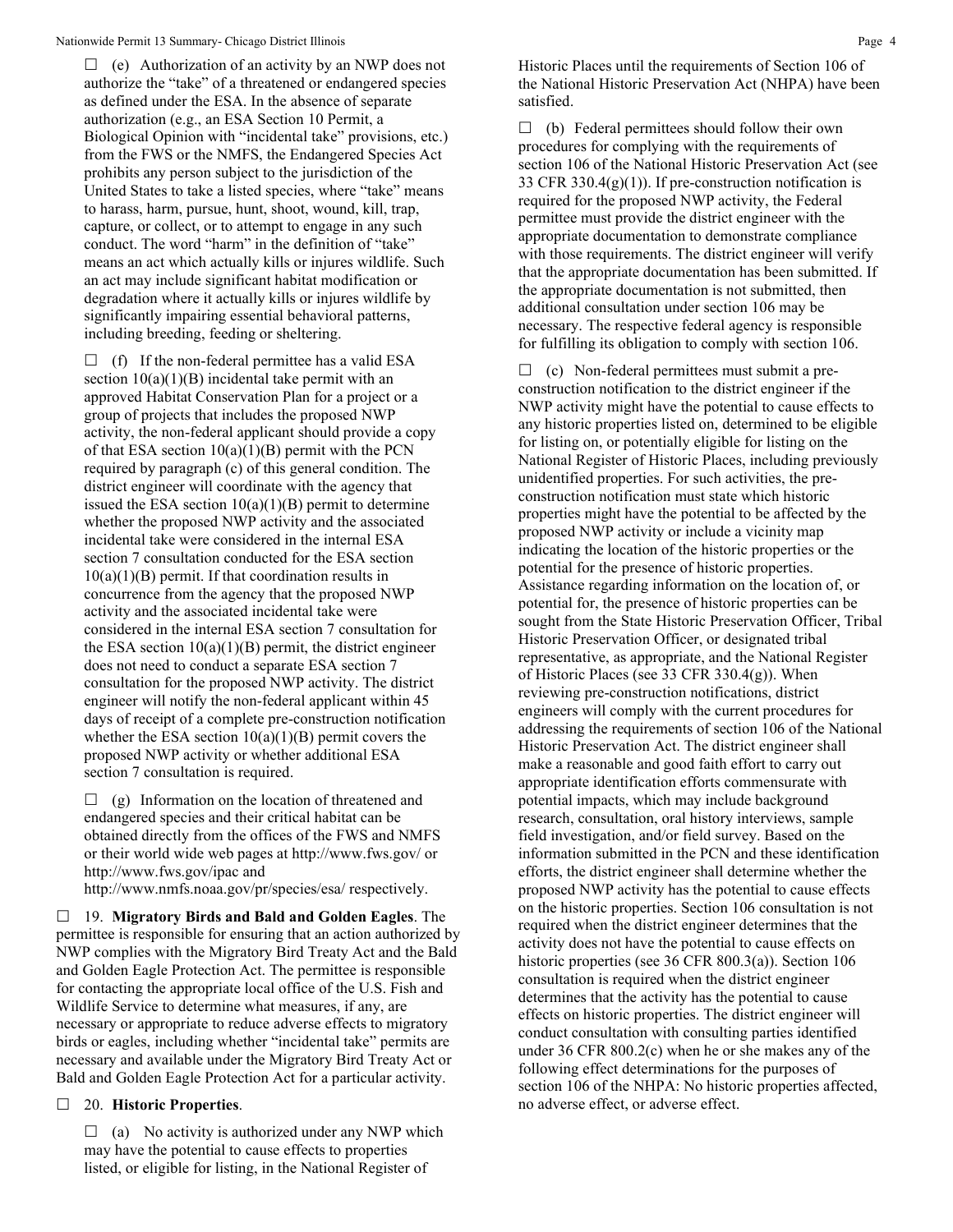$\Box$  (d) Where the non-Federal applicant has identified historic properties on which the proposed NWP activity might have the potential to cause effects and has so notified the Corps, the non-Federal applicant shall not begin the activity until notified by the district engineer either that the activity has no potential to cause effects to historic properties or that NHPA section 106 consultation has been completed. For non-federal permittees, the district engineer will notify the prospective permittee within 45 days of receipt of a complete pre-construction notification whether NHPA section 106 consultation is required. If NHPA section 106 consultation is required, the district engineer will notify the non-Federal applicant that he or she cannot begin the activity until section 106 consultation is completed. If the non-Federal applicant has not heard back from the Corps within 45 days, the applicant must still wait for notification from the Corps.

 $\Box$  (e) Prospective permittees should be aware that section 110k of the NHPA (54 U.S.C. 306113) prevents the Corps from granting a permit or other assistance to an applicant who, with intent to avoid the requirements of section 106 of the NHPA, has intentionally significantly adversely affected a historic property to which the permit would relate, or having legal power to prevent it, allowed such significant adverse effect to occur, unless the Corps, after consultation with the Advisory Council on Historic Preservation (ACHP), determines that circumstances justify granting such assistance despite the adverse effect created or permitted by the applicant. If circumstances justify granting the assistance, the Corps is required to notify the ACHP and provide documentation specifying the circumstances, the degree of damage to the integrity of any historic properties affected, and proposed mitigation. This documentation must include any views obtained from the applicant, SHPO/THPO, appropriate Indian tribes if the undertaking occurs on or affects historic properties on tribal lands or affects properties of interest to those tribes, and other parties known to have a legitimate interest in the impacts to the permitted activity on historic properties.

 21. **Discovery of Previously Unknown Remains and Artifacts**. Permittees that discover any previously unknown historic, cultural or archeological remains and artifacts while accomplishing the activity authorized by NWP, they must immediately notify the district engineer of what they have found, and to the maximum extent practicable, avoid construction activities that may affect the remains and artifacts until the required coordination has been completed. The district engineer will initiate the Federal, Tribal, and state coordination required to determine if the items or remains warrant a recovery effort or if the site is eligible for listing in the National Register of Historic Places.

 22. **Designated Critical Resource Waters**. Critical resource waters include, NOAA-managed marine sanctuaries and marine monuments, and National Estuarine Research Reserves. The district engineer may designate, after notice and opportunity for public comment, additional waters officially designated by a state as having particular environmental or ecological significance, such as outstanding national resource waters or state natural heritage sites. The district engineer may

 $\Box$  (a) Discharges of dredged or fill material into waters of the United States are not authorized by NWPs 7, 12, 14, 16, 17, 21, 29, 31, 35, 39, 40, 42, 43, 44, 49, 50, 51, 52, 57, and 58 for any activity within, or directly affecting, critical resource waters, including wetlands adjacent to such waters.

 $\Box$  (b) For NWPs 3, 8, 10, 13, 15, 18, 19, 22, 23, 25, 27, 28, 30, 33, 34, 36, 37, 38, and 54, notification is required in accordance with general condition 32, for any activity proposed by permittees in the designated critical resource waters including wetlands adjacent to those waters. The district engineer may authorize activities under these NWPs only after she or he determines that the impacts to the critical resource waters will be no more than minimal.

 23. **Mitigation**. The district engineer will consider the following factors when determining appropriate and practicable mitigation necessary to ensure that the individual and cumulative adverse environmental effects are no more than minimal:

 $\Box$  (a) The activity must be designed and constructed to avoid and minimize adverse effects, both temporary and permanent, to waters of the United States to the maximum extent practicable at the project site (i.e., on site).

 $\Box$  (b) Mitigation in all its forms (avoiding, minimizing, rectifying, reducing, or compensating for resource losses) will be required to the extent necessary to ensure that the individual and cumulative adverse environmental effects are no more than minimal.

 $\Box$  (c) Compensatory mitigation at a minimum one-forone ratio will be required for all wetland losses that exceed 1/10-acre and require pre-construction notification, unless the district engineer determines in writing that either some other form of mitigation would be more environmentally appropriate or the adverse environmental effects of the proposed activity are no more than minimal, and provides an activity-specific waiver of this requirement. For wetland losses of 1/10 acre or less that require pre-construction notification, the district engineer may determine on a case-by-case basis that compensatory mitigation is required to ensure that the activity results in only minimal adverse environmental effects.

 $\Box$  (d) Compensatory mitigation at a minimum one-forone ratio will be required for all losses of stream bed that exceed 3/100-acre and require pre-construction notification, unless the district engineer determines in writing that either some other form of mitigation would be more environmentally appropriate or the adverse environmental effects of the proposed activity are no more than minimal, and provides an activity-specific waiver of this requirement.

This compensatory mitigation requirement may be satisfied through the restoration or enhancement of riparian areas next to streams in accordance with paragraph (e) of this general condition. For losses of stream bed of 3/100-acre or less that require preconstruction notification,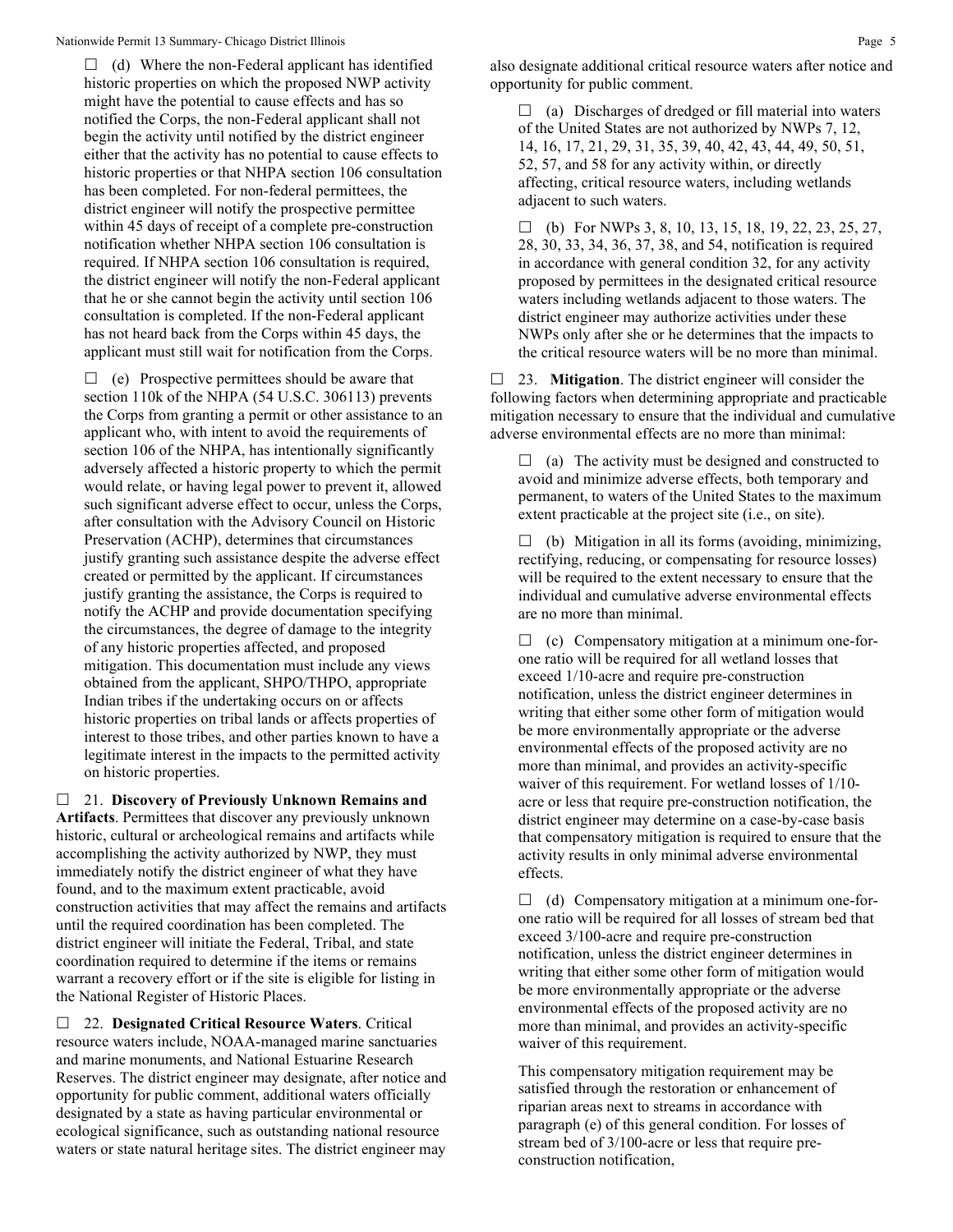the district engineer may determine on a case-by-case basis that compensatory mitigation is required to ensure that the activity results in only minimal adverse environmental effects. Compensatory mitigation for losses of streams should be provided, if practicable, through stream rehabilitation, enhancement, or preservation, since streams are difficult-to-replace resources (see  $33$  CFR 332.3(e)(3)).

 $\Box$  (e) Compensatory mitigation plans for NWP activities in or near streams or other open waters will normally include a requirement for the restoration or enhancement, maintenance, and legal protection (e.g., conservation easements) of riparian areas next to open waters. In some cases, the restoration or maintenance/protection of riparian areas may be the only compensatory mitigation required. If restoring riparian areas involves planting vegetation, only native species should be planted. The width of the required riparian area will address documented water quality or aquatic habitat loss concerns. Normally, the riparian area will be 25 to 50 feet wide on each side of the stream, but the district engineer may require slightly wider riparian areas to address documented water quality or habitat loss concerns. If it is not possible to restore or maintain/protect a riparian area on both sides of a stream, or if the waterbody is a lake or coastal waters, then restoring or maintaining/protecting a riparian area along a single bank or shoreline may be sufficient.

Where both wetlands and open waters exist on the project site, the district engineer will determine the appropriate compensatory mitigation (e.g., riparian areas and/or wetlands compensation) based on what is best for the aquatic environment on a watershed basis. In cases where riparian areas are determined to be the most appropriate form of minimization or compensatory mitigation, the district engineer may waive or reduce the requirement to provide wetland compensatory mitigation for wetland losses.

 $\Box$  (f) Compensatory mitigation projects provided to offset losses of aquatic resources must comply with the applicable provisions of 33 CFR part 332.

 $\Box$  (1) The prospective permittee is responsible for proposing an appropriate compensatory mitigation option if compensatory mitigation is necessary to ensure that the activity results in no more than minimal adverse environmental effects. For the NWPs, the preferred mechanism for providing compensatory mitigation is mitigation bank credits or in-lieu fee program credits (see 33 CFR 332.3(b)(2) and (3)). However, if an appropriate number and type of mitigation bank or in-lieu credits are not available at the time the PCN is submitted to the district engineer, the district engineer may approve the use of permittee-responsible mitigation.

 $\Box$  (2) The amount of compensatory mitigation required by the district engineer must be sufficient to ensure that the authorized activity results in no more than minimal individual and cumulative adverse environmental effects (see 33 CFR 330.1(e)(3)). (See also 33 CFR 332.3(f).)

 $\Box$  (3) Since the likelihood of success is greater and the impacts to potentially valuable uplands are reduced, aquatic resource restoration should be the first compensatory mitigation option considered for permittee-responsible mitigation.

 $\Box$  (4) If permittee-responsible mitigation is the proposed option, the prospective permittee is responsible for submitting a mitigation plan. A conceptual or detailed mitigation plan may be used by the district engineer to make the decision on the NWP verification request, but a final mitigation plan that addresses the applicable requirements of 33 CFR  $332.4(c)(2)$  through (14) must be approved by the district engineer before the permittee begins work in waters of the United States, unless the district engineer determines that prior approval of the final mitigation plan is not practicable or not necessary to ensure timely completion of the required compensatory mitigation (see 33 CFR  $332.3(k)(3)$ ).

 $\Box$  (5) If mitigation bank or in-lieu fee program credits are the proposed option, the mitigation plan needs to address only the baseline conditions at the impact site and the number of credits to be provided (see 33 CFR 332.4(c)(1)(ii)).

 $\Box$  (6) Compensatory mitigation requirements (e.g., resource type and amount to be provided as compensatory mitigation, site protection, ecological performance standards, monitoring requirements) may be addressed through conditions added to the NWP authorization, instead of components of a compensatory mitigation plan (see 33 CFR  $332.4(c)(1)(ii)$ ).

 $\Box$  (g) Compensatory mitigation will not be used to increase the acreage losses allowed by the acreage limits of the NWPs. For example, if an NWP has an acreage limit of 1/2-acre, it cannot be used to authorize any NWP activity resulting in the loss of greater than 1/2-acre of waters of the United States, even if compensatory mitigation is provided that replaces or restores some of the lost waters. However, compensatory mitigation can and should be used, as necessary, to ensure that an NWP activity already meeting the established acreage limits also satisfies the no more than minimal impact requirement for the NWPs.

 $\Box$  (h) Permittees may propose the use of mitigation banks, in-lieu fee programs, or permittee-responsible mitigation. When developing a compensatory mitigation proposal, the permittee must consider appropriate and practicable options consistent with the framework at 33 CFR 332.3(b). For activities resulting in the loss of marine or estuarine resources, permittee-responsible mitigation may be environmentally preferable if there are no mitigation banks or in-lieu fee programs in the area that have marine or estuarine credits available for sale or transfer to the permittee. For permittee-responsible mitigation, the special conditions of the NWP verification must clearly indicate the party or parties responsible for the implementation and performance of the compensatory mitigation project, and, if required, its long-term management.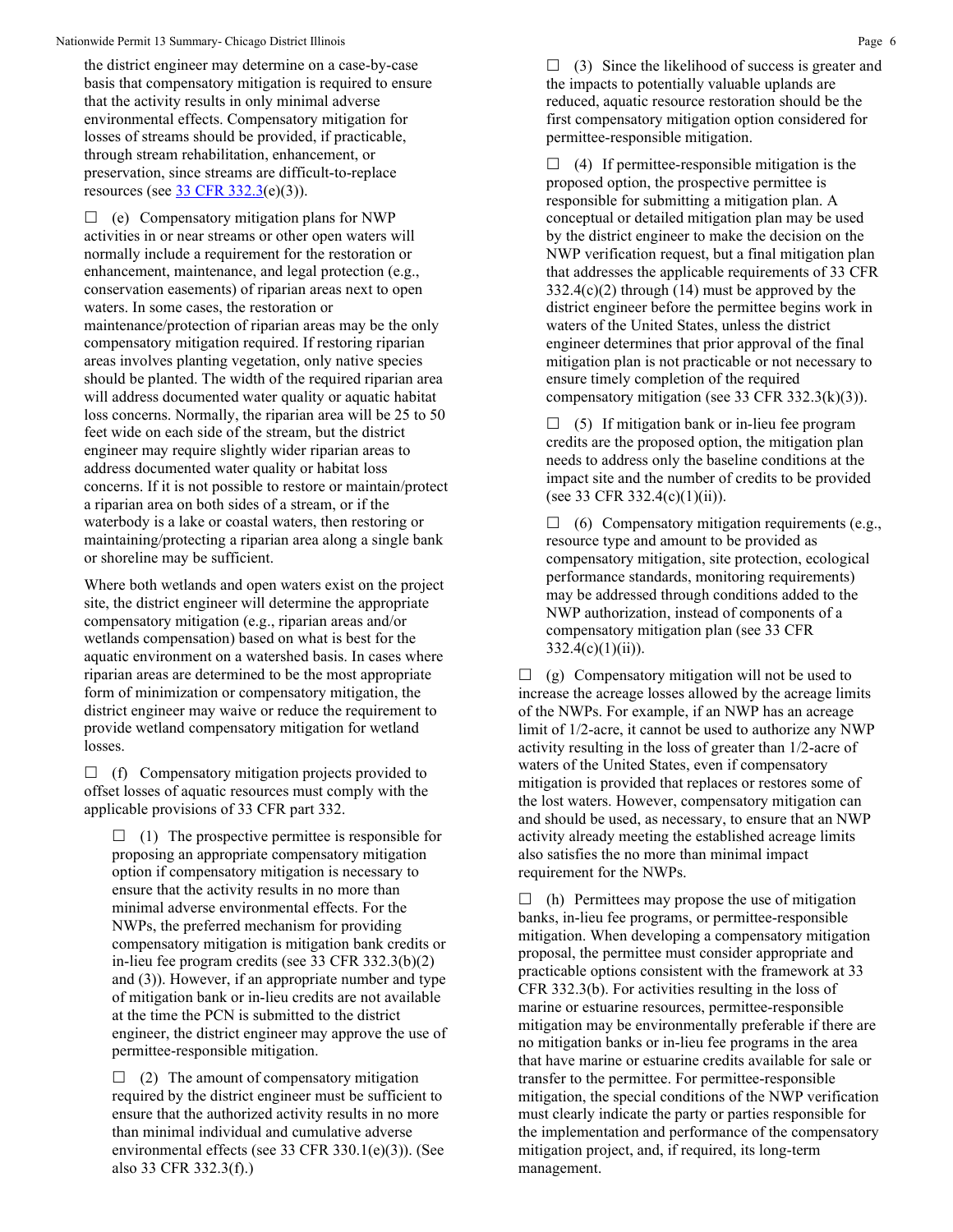$\Box$  (i) Where certain functions and services of waters of the United States are permanently adversely affected by a regulated activity, such as discharges of dredged or fill material into waters of the United States that will convert a forested or scrub-shrub wetland to a herbaceous wetland in a permanently maintained utility line right-of-way, mitigation may be required to reduce the adverse environmental effects of the activity to the no more than minimal level.

 24**. Safety of Impoundment Structures**. To ensure that all impoundment structures are safely designed, the district engineer may require non-Federal applicants to demonstrate that the structures comply with established state dam safety criteria or have been designed by qualified persons. The district engineer may also require documentation that the design has been independently reviewed by similarly qualified persons, and appropriate modifications made to ensure safety.

# 25**. Water Quality**.

 $\Box$  (a) Where the certifying authority (state, authorized tribe, or EPA, as appropriate) has not previously certified compliance of an NWP with CWA section 401, a CWA section 401 water quality certification for the proposed discharge must be obtained or waived (see 33 CFR  $330.4(c)$  $330.4(c)$ ). If the permittee cannot comply with all of the conditions of a water quality certification previously issued by certifying authority for the issuance of the NWP, then the permittee must obtain a water quality certification or waiver for the proposed discharge in order for the activity to be authorized by an NWP.

 $\Box$  (b) If the NWP activity requires pre-construction notification and the certifying authority has not previously certified compliance of an NWP with CWA section 401, the proposed discharge is not authorized by an NWP until water quality certification is obtained or waived. If the certifying authority issues a water quality certification for the proposed discharge, the permittee must submit a copy of the certification to the district engineer. The discharge is not authorized by an NWP until the district engineer has notified the permittee that the water quality certification requirement has been satisfied by the issuance of a water quality certification or a waiver.

 $\Box$  (c) The district engineer or certifying authority may require additional water quality management measures to ensure that the authorized activity does not result in more than minimal degradation of water quality.

 26**. Coastal Zone Management**. In coastal states where an NWP has not previously received a state coastal zone management consistency concurrence, an individual state coastal zone management consistency concurrence must be obtained, or a presumption of concurrence must occur (see 33 CFR 330.4(d)). If the permittee cannot comply with all of the conditions of a coastal zone management consistency concurrence previously issued by the state, then the permittee must obtain an individual coastal zone management consistency concurrence or presumption of concurrence in order for the activity to be authorized by NWP. The district engineer or a state may require additional measures to ensure that the authorized activity is consistent with state coastal zone management requirements.

 27**. Regional and Case-By-Case Conditions**. The activity must comply with any regional conditions that may have been added by the Division Engineer (see 33 CFR 330.4(e)) and with any case specific conditions added by the Corps or by the state, Indian Tribe, or U.S. EPA in its CWA section 401 Water Quality Certification, or by the state in its Coastal Zone Management Act consistency determination.

 28**. Use of Multiple Nationwide Permits**. The use of more than one NWP for a single and complete project is authorized, subject to the following restrictions:

 (a) If only one of the NWPs used to authorize the single and complete project has a specified acreage limit, the acreage loss of waters of the United States cannot exceed the acreage limit of the NWP with the highest specified acreage limit. For example, if a road crossing over tidal waters is constructed under NWP 14, with associated bank stabilization authorized by NWP 13, the maximum acreage loss of waters of the United States for the total project cannot exceed 1/3-acre.

 $\Box$  (b) If one or more of the NWPs used to authorize the single and complete project has specified acreage limits, the acreage loss of waters of the United States authorized by those NWPs cannot exceed their respective specified acreage limits. For example, if a commercial development is constructed under NWP 39, and the single and complete project includes the filling of an upland ditch authorized by NWP 46, the maximum acreage loss of waters of the United States for the commercial development under NWP 39 cannot exceed 1/2-acre, and the total acreage loss of waters of United States due to the NWP 39 and 46 activities cannot exceed 1 acre.

 29**. Transfer of Nationwide Permit Verifications**. If the permittee sells the property associated with a nationwide permit verification, the permittee may transfer the nationwide permit verification to the new owner by submitting a letter to the appropriate Corps district office to validate the transfer. A copy of the nationwide permit verification must be attached to the letter, and the letter must contain the following statement and signature:

"When the structures or work authorized by this nationwide permit are still in existence at the time the property is transferred, the terms and conditions of this nationwide permit, including any special conditions, will continue to be binding on the new owner(s) of the property. To validate the transfer of this nationwide permit and the associated liabilities associated with compliance with its terms and conditions, have the transferee sign and date below."

# (Transferee)

# (Date)

□ 30. **Compliance Certification**. Each permittee who receives an NWP verification letter from the Corps must provide a signed certification documenting completion of the authorized activity and implementation of any required compensatory mitigation.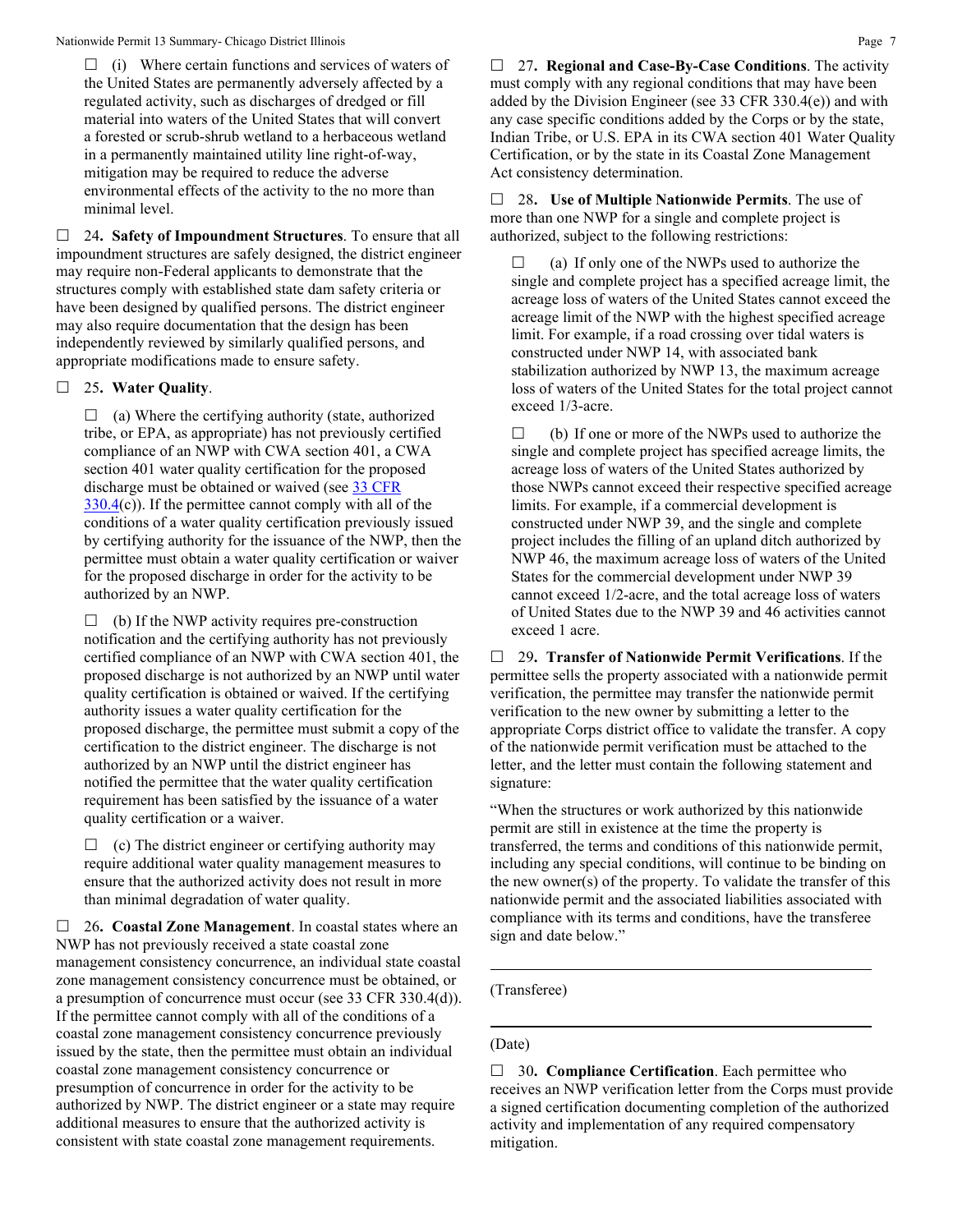The success of any required permittee-responsible mitigation, including the achievement of ecological performance standards, will be addressed separately by the district engineer. The Corps will provide the permittee the certification document with the NWP verification letter. The certification document will include:

 $\Box$  (a) A statement that the authorized activity was done in accordance with the NWP authorization, including any general, regional, or activity-specific conditions;

 $\Box$  (b) A statement that the implementation of any required compensatory mitigation was completed in accordance with the permit conditions. If credits from a mitigation bank or in-lieu fee program are used to satisfy the compensatory mitigation requirements, the certification must include the documentation required by 33 CFR 332.3(l)(3) to confirm that the permittee secured the appropriate number and resource type of credits; and

 $\Box$  (c) The signature of the permittee certifying the completion of the activity and mitigation.

The completed certification document must be submitted to the district engineer within 30 days of completion of the authorized activity or the implementation of any required compensatory mitigation, whichever occurs later.

 31**. Activities Affecting Structures or Works Built by the United States.** If an NWP activity also requires review by, or permission from, the Corps pursuant to 33 U.S.C. 408 because it will alter or temporarily or permanently occupy or use a U.S. Army Corps of Engineers (USACE) federally authorized Civil Works project (a "USACE project"), the prospective permittee must submit a pre-construction notification. See paragraph (b)(10) of general condition 32.

An activity that requires section 408 permission and/or review is not authorized by NWP until the appropriate Corps office issues the section 408 permission or completes its review to alter, occupy, or use the USACE project, and the district engineer issues a written NWP verification.

# 32**. Pre-Construction Notification**.

 $\Box$  (a) **Timing**. Where required by the terms of the NWP, the prospective permittee must notify the district engineer by submitting a pre-construction notification (PCN) as early as possible. The district engineer must determine if the PCN is complete within 30 calendar days of the date of receipt and, if the PCN is determined to be incomplete, notify the prospective permittee within that 30 day period to request the additional information necessary to make the PCN complete. The request must specify the information needed to make the PCN complete. As a general rule, district engineers will request additional information necessary to make the PCN complete only once. However, if the prospective permittee does not provide all of the requested information, then the district engineer will notify the prospective permittee that the PCN is still incomplete and the PCN review process will not commence until all of the requested information has been received by the district engineer. The prospective permittee shall not begin the activity until either:

 $\Box$  (1) He or she is notified in writing by the district engineer that the activity may proceed under the NWP with any special conditions imposed by the district or division engineer; or

 $\Box$  (2) 45 calendar days have passed from the district engineer's receipt of the complete PCN and the prospective permittee has not received written notice from the district or division engineer. However, if the permittee was required to notify the Corps pursuant to general condition 18 that listed species or critical habitat might be affected or are in the vicinity of the activity, or to notify the Corps pursuant to general condition 20 that the activity might have the potential to cause effects to historic properties, the permittee cannot begin the activity until receiving written notification from the Corps that there is "no effect" on listed species or "no potential to cause effects" on historic properties, or that any consultation required under Section 7 of the Endangered Species Act (see 33 CFR 330.4(f)) and/or section 106 of the National Historic Preservation Act (see 33 CFR 330.4(g)) has been completed. If the proposed activity requires a written waiver to exceed specified limits of an NWP, the permittee may not begin the activity until the district engineer issues the waiver. If the district or division engineer notifies the permittee in writing that an individual permit is required within 45 calendar days of receipt of a complete PCN, the permittee cannot begin the activity until an individual permit has been obtained. Subsequently, the permittee's right to proceed under the NWP may be modified, suspended, or revoked only in accordance with the procedure set forth in 33 CFR 330.5(d)(2).

 (b) **Contents of Pre-Construction Notification**. The PCN must be in writing and include the following information:

 $\Box$  (1) Name, address and telephone numbers of the prospective permittee;

 $\Box$  (2) Location of the proposed activity;

 $\Box$  (3) Identify the specific NWP or NWP(s) the prospective permittee wants to use to authorize the proposed activity;

 $\Box$  (4) (i) A description of the proposed activity; the activity's purpose; direct and indirect adverse environmental effects the activity would cause, including the anticipated amount of loss of wetlands, other special aquatic sites, and other waters expected to result from the NWP activity, in acres, linear feet, or other appropriate unit of measure; a description of any proposed mitigation measures intended to reduce the adverse environmental effects caused by the proposed activity; and any other NWP(s), regional general permit(s), or individual permit(s) used or intended to be used to authorize any part of the proposed project or any related activity, including other separate and distant crossings for linear projects that require Department of the Army authorization but do not require pre-construction notification.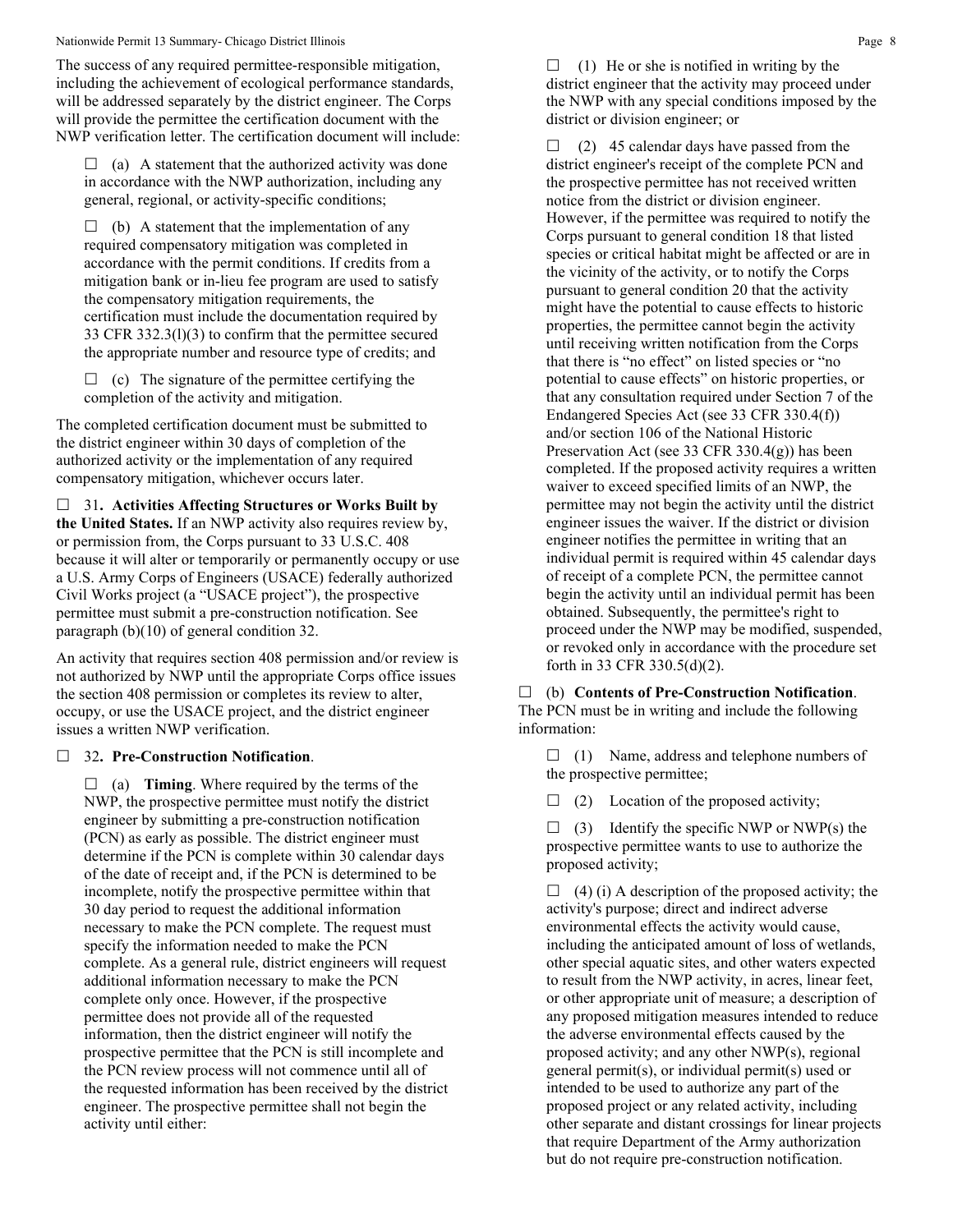The description of the proposed activity and any proposed mitigation measures should be sufficiently detailed to allow the district engineer to determine that the adverse environmental effects of the activity will be no more than minimal and to determine the need for compensatory mitigation or other mitigation measures.

 $\Box$  (ii) For linear projects where one or more single and complete crossings require preconstruction notification, the PCN must include the quantity of anticipated losses of wetlands, other special aquatic sites, and other waters for each single and complete crossing of those wetlands, other special aquatic sites, and other waters (including those single and complete crossings authorized by NWP but do not require PCNs). This information will be used by the district engineer to evaluate the cumulative adverse environmental effects of the proposed linear project, and does not change those non-PCN NWP activities into NWP PCNs.

 $\Box$  (iii) Sketches should be provided when necessary to show that the activity complies with the terms of the NWP. (Sketches usually clarify the activity and when provided results in a quicker decision. Sketches should contain sufficient detail to provide an illustrative description of the proposed activity (e.g., a conceptual plan), but do not need to be detailed engineering plans);

 $\Box$  (5) The PCN must include a delineation of wetlands, other special aquatic sites, and other waters, such as lakes and ponds, perennial, and intermittent, on the project site. Wetland delineations must be prepared in accordance with the current method required by the Corps. The permittee may ask the Corps to delineate the special aquatic sites and other waters on the project site, but there may be a delay if the Corps does the delineation, especially if the project site is large or contains many wetlands, other special aquatic sites, and other waters. Furthermore, the 45-day period will not start until the delineation has been submitted to or completed by the Corps, as appropriate;

 $\Box$  (6) If the proposed activity will result in the loss of greater than 1/10-acre of wetlands or 3/100 acre of stream bed and a PCN is required, the prospective permittee must submit a statement describing how the mitigation requirement will be satisfied, or explaining why the adverse environmental effects are no more than minimal and why compensatory mitigation should not be required. As an alternative, the prospective permittee may submit a conceptual or detailed mitigation plan.

 $\Box$  (7) For non-federal permittees, if any listed species (or species proposed for listing) or designated critical habitat (or critical habitat proposed for such designation) might be affected or is in the vicinity of the activity, or if the activity is located in designated critical habitat (or critical habitat

proposed for such designation), the PCN must include the name(s) of those endangered or threatened species (or species proposed for listing) that might be affected by the proposed activity or utilize the designated critical habitat (or critical habitat proposed for such designation) that might be affected by the proposed activity. For NWP activities that require pre-construction notification, Federal permittees must provide documentation demonstrating compliance with the Endangered Species Act;

 $\Box$  (8) For non-federal permittees, if the NWP activity might have the potential to cause effects to a historic property listed on, determined to be eligible for listing on, or potentially eligible for listing on, the National Register of Historic Places, the PCN must state which historic property might have the potential to be affected by the proposed activity or include a vicinity map indicating the location of the historic property. For NWP activities that require preconstruction notification, Federal permittees must provide documentation demonstrating compliance with section 106 of the National Historic Preservation Act;

 $\Box$  (9) For an activity that will occur in a component of the National Wild and Scenic River System, or in a river officially designated by Congress as a "study river" for possible inclusion in the system while the river is in an official study status, the PCN must identify the Wild and Scenic River or the "study river" (see general condition 16); and

 $\Box$  (10) For an NWP activity that requires permission from, or review by, the Corps pursuant to 33 U.S.C. 408 because it will alter or temporarily or permanently occupy or use a U.S. Army Corps of Engineers federally authorized civil works project, the pre-construction notification must include a statement confirming that the project proponent has submitted a written request for section 408 permission from, or review by, the Corps office having jurisdiction over that USACE project.

 (c) **Form of Pre-Construction Notification.** The nationwide permit pre-construction notification form (Form ENG 6082) should be used for NWP PCNs. A letter containing the required information may also be used. Applicants may provide electronic files of PCNs and supporting materials if the district engineer has established tools and procedures for electronic submittals.

(d) **Agency Coordination**:

 $\Box$  (1) The district engineer will consider any comments from Federal and state agencies concerning the proposed activity's compliance with the terms and conditions of the NWPs and the need for mitigation to reduce the activity's adverse environmental effects so that they are no more than minimal.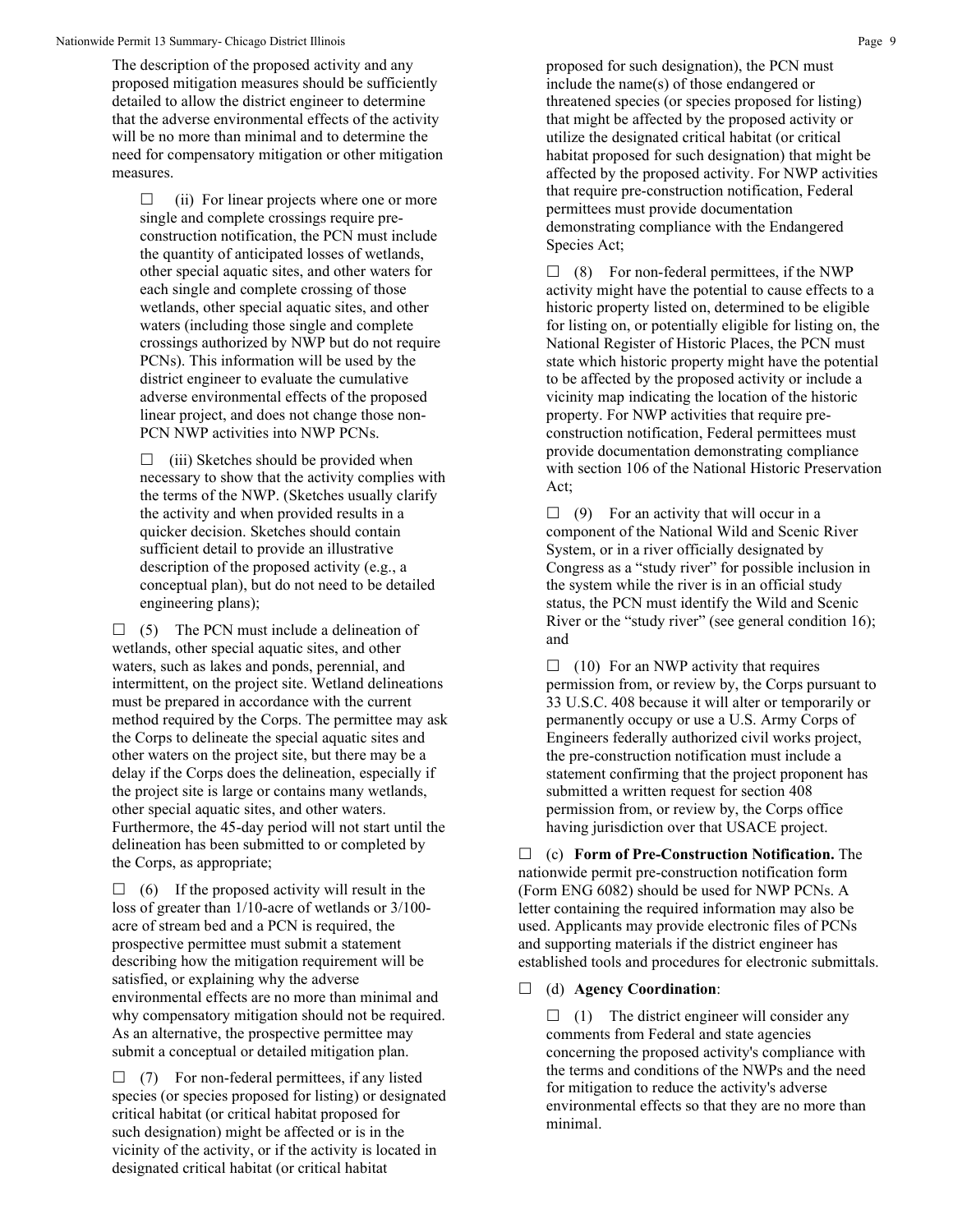$\Box$  (2) Agency coordination is required for:

i) All NWP activities that require preconstruction notification and result in the loss of greater than 1/2-acre of waters of the United States;

ii) NWP 13 activities in excess of 500 linear feet, fills greater than one cubic yard per running foot, or involve discharges of dredged or fill material into special aquatic sites; and

(iii) NWP 54 activities in excess of 500 linear feet, or that extend into the waterbody more than 30 feet from the mean low water line in tidal waters or the ordinary high water mark in the Great Lakes.

 $\Box$  (3) When agency coordination is required, the district engineer will immediately provide (e.g., via email, facsimile transmission, overnight mail, or other expeditious manner) a copy of the complete PCN to the appropriate Federal or state offices (FWS, state natural resource or water quality agency, EPA, and, if appropriate, the NMFS). With the exception of NWP 37, these agencies will have 10 calendar days from the date the material is transmitted to notify the district engineer via telephone, facsimile transmission, or email that they intend to provide substantive, site-specific comments. The comments must explain why the agency believes the adverse environmental effects will be more than minimal. If so contacted by an agency, the district engineer will wait an additional 15 calendar days before making a decision on the pre-construction notification. The district engineer will fully consider agency comments received within the specified time frame concerning the proposed activity's compliance with the terms and conditions of the NWPs, including the need for mitigation to ensure that the net adverse environmental effects of the proposed activity are no more than minimal. The district engineer will provide no response to the resource agency, except as provided below. The district engineer will indicate in the administrative record associated with each preconstruction notification that the resource agencies' concerns were considered. For NWP 37, the emergency watershed protection and rehabilitation activity may proceed immediately in cases where there is an unacceptable hazard to life or a significant loss of property or economic hardship will occur. The district engineer will consider any comments received to decide whether the NWP 37 authorization should be modified, suspended, or revoked in accordance with the procedures at 33 CFR 330.5.

 $\Box$  (4) In cases of where the prospective permittee is not a Federal agency, the district engineer will provide a response to NMFS within 30 calendar days of receipt of any Essential Fish Habitat conservation recommendations, as required by section 305(b)(4)(B) of the Magnuson-Stevens Fishery Conservation and Management Act.

 $\Box$  (5) Applicants are encouraged to provide the Corps with either electronic files or multiple copies of pre-construction notifications to expedite agency coordination.

## **C. District Engineer's Decision**

 $\Box$  1. In reviewing the PCN for the proposed activity, the district engineer will determine whether the activity authorized by the NWP will result in more than minimal individual or cumulative adverse environmental effects or may be contrary to the public interest. If a project proponent requests authorization by a specific NWP, the district engineer should issue the NWP verification for that activity if it meets the terms and conditions of that NWP, unless he or she determines, after considering mitigation, that the proposed activity will result in more than minimal individual and cumulative adverse effects on the aquatic environment and other aspects of the public interest and exercises discretionary authority to require an individual permit for the proposed activity. For a linear project, this determination will include an evaluation of the single and complete crossings of waters of the United States that require PCNs to determine whether they individually satisfy the terms and conditions of the NWP(s), as well as the cumulative effects caused by all of the crossings of waters of the United States authorized by NWP.

If an applicant requests a waiver of an applicable limit, as provided for in NWPs 13, 36, or 54, the district engineer will only grant the waiver upon a written determination that the NWP activity will result in only minimal individual and cumulative adverse environmental effects.

 $\Box$  2. When making minimal adverse environmental effects determinations the district engineer will consider the direct and indirect effects caused by the NWP activity. He or she will also consider the cumulative adverse environmental effects caused by activities authorized by NWP and whether those cumulative adverse environmental effects are no more than minimal. The district engineer will also consider site specific factors, such as the environmental setting in the vicinity of the NWP activity, the type of resource that will be affected by the NWP activity, the functions provided by the aquatic resources that will be affected by the NWP activity, the degree or magnitude to which the aquatic resources perform those functions, the extent that aquatic resource functions will be lost as a result of the NWP activity (e.g., partial or complete loss), the duration of the adverse effects (temporary or permanent), the importance of the aquatic resource functions to the region (e.g., watershed or ecoregion), and mitigation required by the district engineer. If an appropriate functional or condition assessment method is available and practicable to use, that assessment method may be used by the district engineer to assist in the minimal adverse environmental effects determination. The district engineer may add case-specific special conditions to the NWP authorization to address site-specific environmental concerns.

 $\Box$  3. If the proposed activity requires a PCN and will result in a loss of greater than 1/10-acre of wetlands or 3/100 acre of stream bed, the prospective permittee should submit a mitigation proposal with the PCN. Applicants may also propose compensatory mitigation for NWP activities with smaller impacts, or for impacts to other types of waters.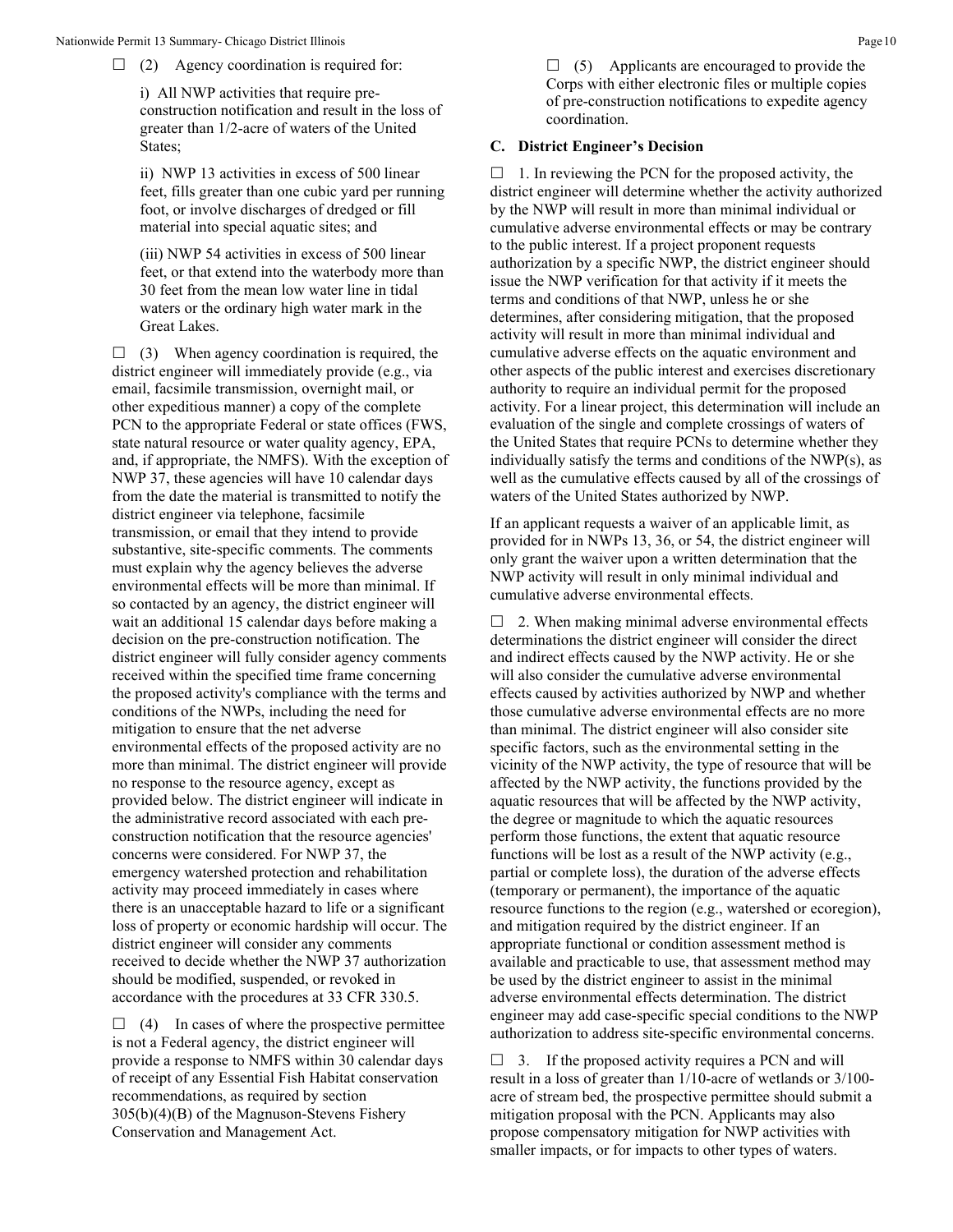The district engineer will consider any proposed compensatory mitigation or other mitigation measures the applicant has included in the proposal in determining whether the net adverse environmental effects of the proposed activity are no more than minimal. The compensatory mitigation proposal may be either conceptual or detailed. If the district engineer determines that the activity complies with the terms and conditions of the NWP and that the adverse environmental effects are no more than minimal, after considering mitigation, the district engineer will notify the permittee and include any activity-specific conditions in the NWP verification the district engineer deems necessary. Conditions for compensatory mitigation requirements must comply with the appropriate provisions at  $33 \text{ CFR } 332.3(k)$ . The district engineer must approve the final mitigation plan before the permittee commences work in waters of the United States, unless the district engineer determines that prior approval of the final mitigation plan is not practicable or not necessary to ensure timely completion of the required compensatory mitigation. If the prospective permittee elects to submit a compensatory mitigation plan with the PCN, the district engineer will expeditiously review the proposed compensatory mitigation plan. The district engineer must review the proposed compensatory mitigation plan within 45 calendar days of receiving a complete PCN and determine whether the proposed mitigation would ensure that the NWP activity results in no more than minimal adverse environmental effects. If the net adverse environmental effects of the NWP activity (after consideration of the mitigation proposal) are determined by the district engineer to be no more than minimal, the district engineer will provide a timely written response to the applicant. The response will state that the NWP activity can proceed under the terms and conditions of the NWP, including any activity-specific conditions added to the NWP authorization by the district engineer.

 $\Box$  4. If the district engineer determines that the adverse environmental effects of the proposed activity are more than minimal, then the district engineer will notify the applicant either: (a) That the activity does not qualify for authorization under the NWP and instruct the applicant on the procedures to seek authorization under an individual permit; (b) that the activity is authorized under the NWP subject to the applicant's submission of a mitigation plan that would reduce the adverse environmental effects so that they are no more than minimal; or (c) that the activity is authorized under the NWP with specific modifications or conditions. Where the district engineer determines that mitigation is required to ensure no more than minimal adverse environmental effects, the activity will be authorized within the 45-day PCN period (unless additional time is required to comply with general conditions 18, 20, and/or 31), with activity-specific conditions that state the mitigation requirements. The authorization will include the necessary conceptual or detailed mitigation plan or a requirement that the applicant submit a mitigation plan that would reduce the adverse environmental effects so that they are no more than minimal. When compensatory mitigation is required, no work in waters of the United States may occur until the district engineer has approved a specific mitigation plan or has determined that prior approval of a final mitigation plan is not practicable or not necessary to ensure timely completion of the required compensatory mitigation.

## D. **Further Information**

1. District engineers have authority to determine if an activity complies with the terms and conditions of an NWP.

2. NWPs do not obviate the need to obtain other federal, state, or local permits, approvals, or authorizations required by law.

3. NWPs do not grant any property rights or exclusive privileges.

4. NWPs do not authorize any injury to the property or rights of others.

5. NWPs do not authorize interference with any existing or proposed Federal project (see general condition 31).

#### E. **Definitions**

**Best management practices (BMPs)**: Policies, practices, procedures, or structures implemented to mitigate the adverse environmental effects on surface water quality resulting from development. BMPs are categorized as structural or nonstructural.

**Compensatory mitigation**: The restoration (re-establishment or rehabilitation), establishment (creation), enhancement, and/or in certain circumstances preservation of aquatic resources for the purposes of offsetting unavoidable adverse impacts which remain after all appropriate and practicable avoidance and minimization has been achieved.

**Currently serviceable**: Useable as is or with some maintenance, but not so degraded as to essentially require reconstruction.

**Direct effects**: Effects that are caused by the activity and occur at the same time and place.

**Discharge:** The term "discharge" means any discharge of dredged or fill material into waters of the United States.

**Ecological reference:** A model used to plan and design an aquatic habitat and riparian area restoration, enhancement, or establishment activity under NWP 27. An ecological reference may be based on the structure, functions, and dynamics of an aquatic habitat type or a riparian area type that currently exists in the region where the proposed NWP 27 activity is located. Alternatively, an ecological reference may be based on a conceptual model for the aquatic habitat type or riparian area type to be restored, enhanced, or established as a result of the proposed NWP 27 activity. An ecological reference takes into account the range of variation of the aquatic habitat type or riparian area type in the region.

**Enhancement**: The manipulation of the physical, chemical, or biological characteristics of an aquatic resource to heighten, intensify, or improve a specific aquatic resource function(s). Enhancement results in the gain of selected aquatic resource function(s), but may also lead to a decline in other aquatic resource function(s). Enhancement does not result in a gain in aquatic resource area.

**Establishment (creation):** The manipulation of the physical, chemical, or biological characteristics present to develop an aquatic resource that did not previously exist at an upland site. Establishment results in a gain in aquatic resource area.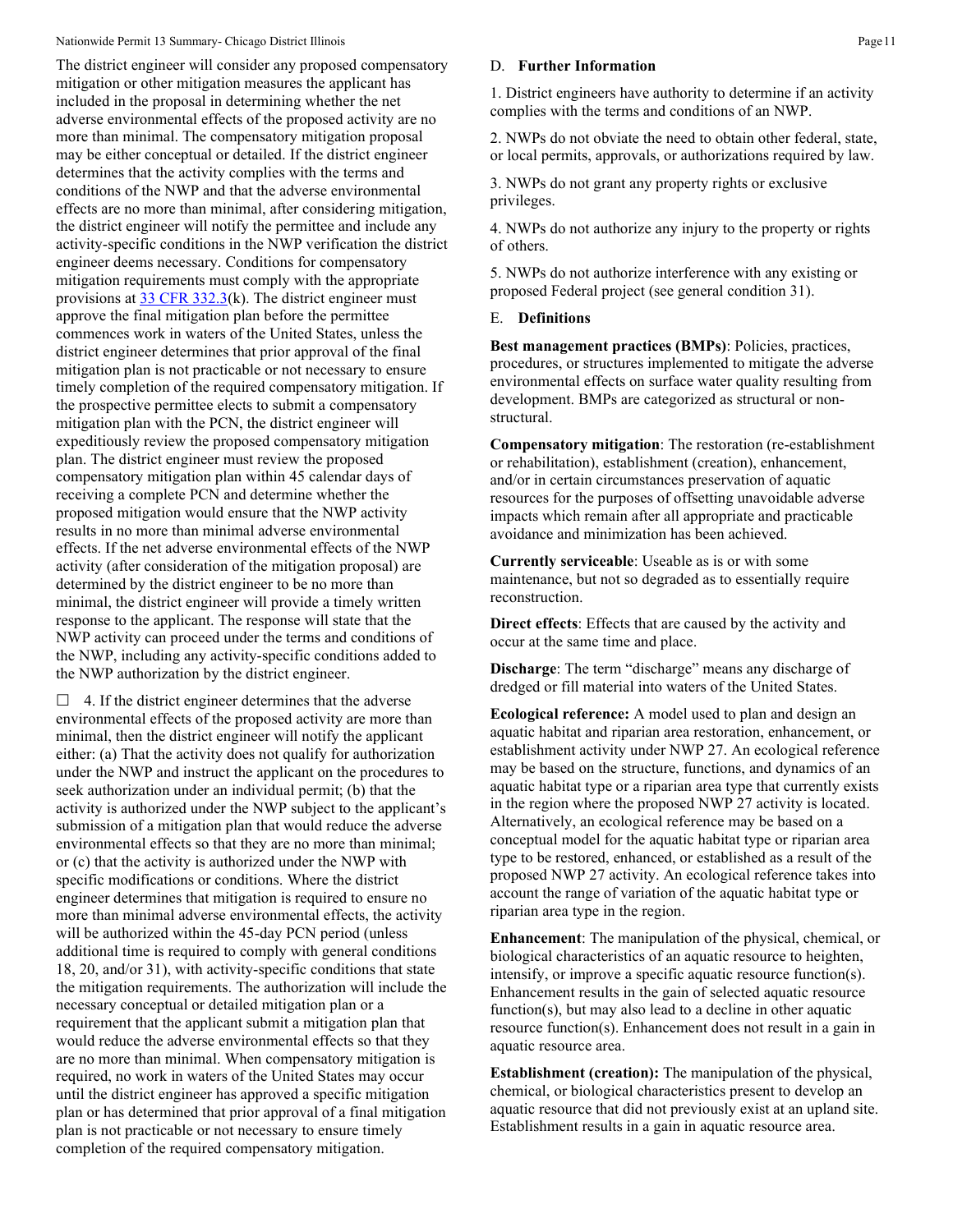**High Tide Line**: The line of intersection of the land with the water's surface at the maximum height reached by a rising tide. The high tide line may be determined, in the absence of actual data, by a line of oil or scum along shore objects, a more or less continuous deposit of fine shell or debris on the foreshore or berm, other physical markings or characteristics, vegetation lines, tidal gages, or other suitable means that delineate the general height reached by a rising tide. The line encompasses spring high tides and other high tides that occur with periodic frequency but does not include storm surges in which there is a departure from the normal or predicted reach of the tide due to the piling up of water against a coast by strong winds such as those accompanying a hurricane or other intense storm.

**Historic Property**: Any prehistoric or historic district, site (including archaeological site), building, structure, or other object included in, or eligible for inclusion in, the National Register of Historic Places maintained by the Secretary of the Interior. This term includes artifacts, records, and remains that are related to and located within such properties. The term includes properties of traditional religious and cultural importance to an Indian tribe or Native Hawaiian organization and that meet the National Register criteria (36 CFR part 60).

**Independent utility**: A test to determine what constitutes a single and complete non-linear project in the Corps Regulatory Program. A project is considered to have independent utility if it would be constructed absent the construction of other projects in the project area. Portions of a multi-phase project that depend upon other phases of the project do not have independent utility. Phases of a project that would be constructed even if the other phases were not built can be considered as separate single and complete projects with independent utility.

**Indirect effects**: Effects that are caused by the activity and are later in time or farther removed in distance, but are still reasonably foreseeable.

**Loss of waters of the United States**: Waters of the United States that are permanently adversely affected by filling, flooding, excavation, or drainage because of the regulated activity. The loss of stream bed includes the acres of stream bed that are permanently adversely affected by filling or excavation because of the regulated activity. Permanent adverse effects include permanent discharges of dredged or fill material that change an aquatic area to dry land, increase the bottom elevation of a waterbody, or change the use of a waterbody. The acreage of loss of waters of the United States is a threshold measurement of the impact to jurisdictional waters for determining whether a project may qualify for an NWP; it is not a net threshold that is calculated after considering compensatory mitigation that may be used to offset losses of aquatic functions and services. Waters of the United States temporarily filled, flooded, excavated, or drained, but restored to pre-construction contours and elevations after construction, are not included in the measurement of loss of waters of the United States. Impacts resulting from activities that do not require Department of the Army authorization, such as activities eligible for exemptions under section 404(f) of the Clean Water Act, are not considered when calculating the loss of waters of the United States.

**Navigable waters:** Waters subject to section 10 of the Rivers and Harbors Act of 1899. These waters are defined at 33 CFR part 329.

**Non-tidal wetland**: A non-tidal wetland is a wetland that is not subject to the ebb and flow of tidal waters. Non-tidal wetlands contiguous to tidal Start Printed Page 57394waters are located landward of the high tide line (i.e., spring high tide line).

**Open water:** For purposes of the NWPs, an open water is any area that in a year with normal patterns of precipitation has water flowing or standing above ground to the extent that an ordinary high water mark can be determined. Aquatic vegetation within the area of flowing or standing water is either non-emergent, sparse, or absent. Vegetated shallows are considered to be open waters. Examples of "open waters" include rivers, streams, lakes, and ponds.

**Ordinary High Water Mark**: The term ordinary high water mark means that line on the shore established by the fluctuations of water and indicated by physical characteristics such as a clear, natural line impressed on the bank, shelving, changes in the character of soil, destruction of terrestrial vegetation, the presence of litter and debris, or other appropriate means that consider the characteristics of the surrounding areas.

**Perennial stream**: A perennial stream has surface water flowing continuously year-round during a typical year.

**Practicable**: Available and capable of being done after taking into consideration cost, existing technology, and logistics in light of overall project purposes.

**Pre-construction notification:** A request submitted by the project proponent to the Corps for confirmation that a particular activity is authorized by nationwide permit. The request may be a permit application, letter, or similar document that includes information about the proposed work and its anticipated environmental effects. Pre-construction notification may be required by the terms and conditions of a nationwide permit, or by regional conditions. A preconstruction notification may be voluntarily submitted in cases where pre-construction notification is not required and the project proponent wants confirmation that the activity is authorized by nationwide permit.

**Preservation**: The removal of a threat to, or preventing the decline of, aquatic resources by an action in or near those aquatic resources. This term includes activities commonly associated with the protection and maintenance of aquatic resources through the implementation of appropriate legal and physical mechanisms. Preservation does not result in a gain of aquatic resource area or functions.

**Re-establishment**: The manipulation of the physical, chemical, or biological characteristics of a site with the goal of returning natural/historic functions to a former aquatic resource. Re-establishment results in rebuilding a former aquatic resource and results in a gain in aquatic resource area and functions.